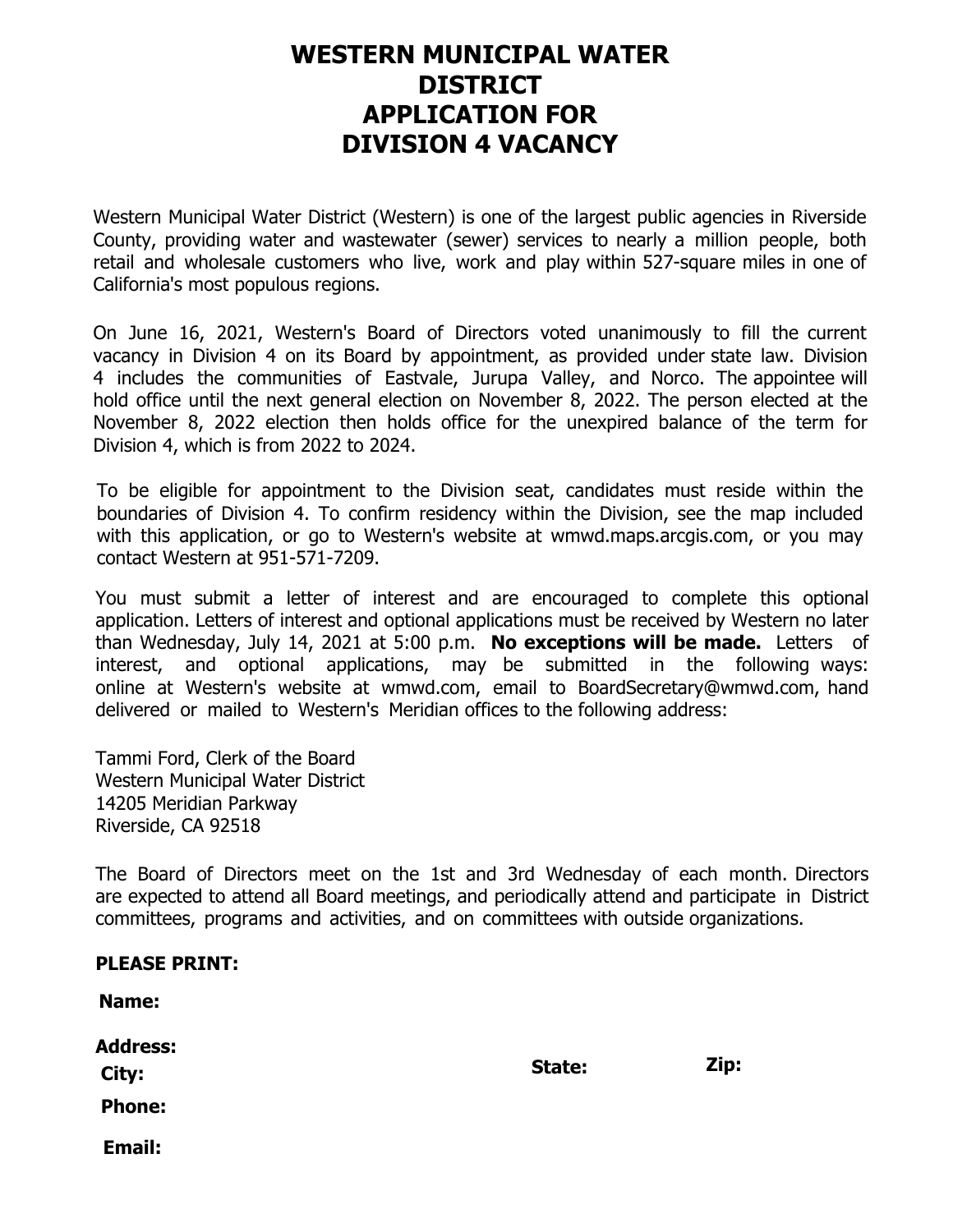### **PLEASE PRINT:**

**INTEREST, QUALIFICATIONS AND BACKGROUND (ATTACH RESUME IF DESIRED):**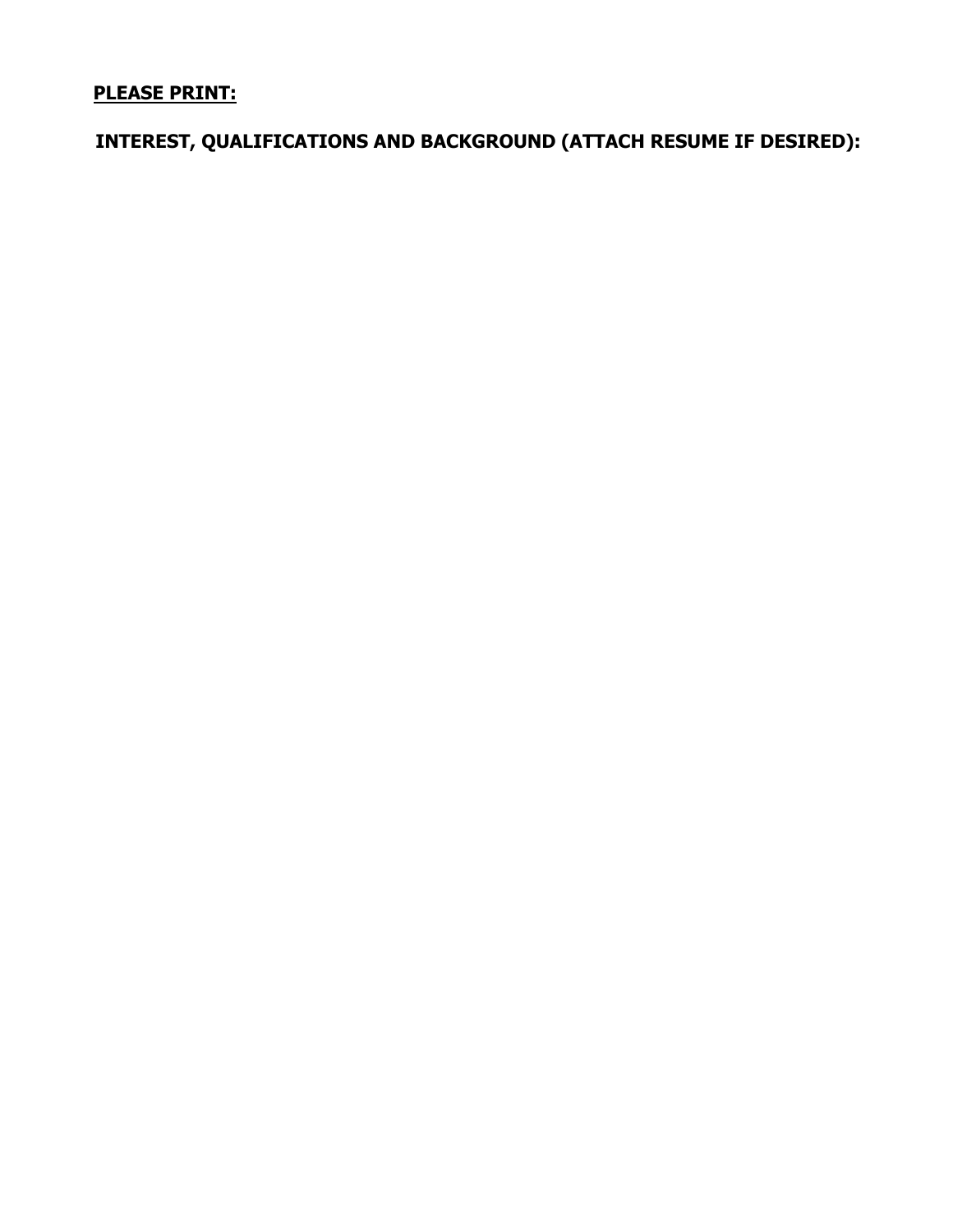I attest to the following:

- 1. I am a legal resident within the boundaries of Division 4 (see attached map).
- 2. I am able to attend Board meetings that are regularly scheduled on the 1st and 3rd Wednesday of each month at 9:30 a.m.
- 3. I understand this application is a public record, and may be made available to members of the public upon request, with personal information redacted as permitted by law.
- 4. The information provided in this application is true and correct

Signature: Date: Date: Date: Date: Date: Date: Date: Date: Date: Date: Date: Date: Date: Date: Date: Date: Date: Date: Date: Date: Date: Date: Date: Date: Date: Date: Date: Date: Date: Date: Date: Date: Date: Date: Date: D

### **YOUR LETTER OF INTENT AND/OR APPLICATION MUST BE RECEIVED BY WESTERN NO LATER THAN 5:00 P.M. ON JULY 14, 2021. LATE SUBMISSIONS WILL NOT BE ACCEPTED.**

**Eligible candidates will be provided an interview opportunity to present their qualifications at the regularly scheduled Board of Directors meeting on Wednesday, July 21, 2021. If necessary, the Board may elect to schedule additional meetings. The Board intends to appoint the new Director no later than Monday, August 2, 2021. You will be informed of any change in this schedule.**

Attachments:

- 1. Division 4 Map
- 2. Ralph M. Brown Act Summary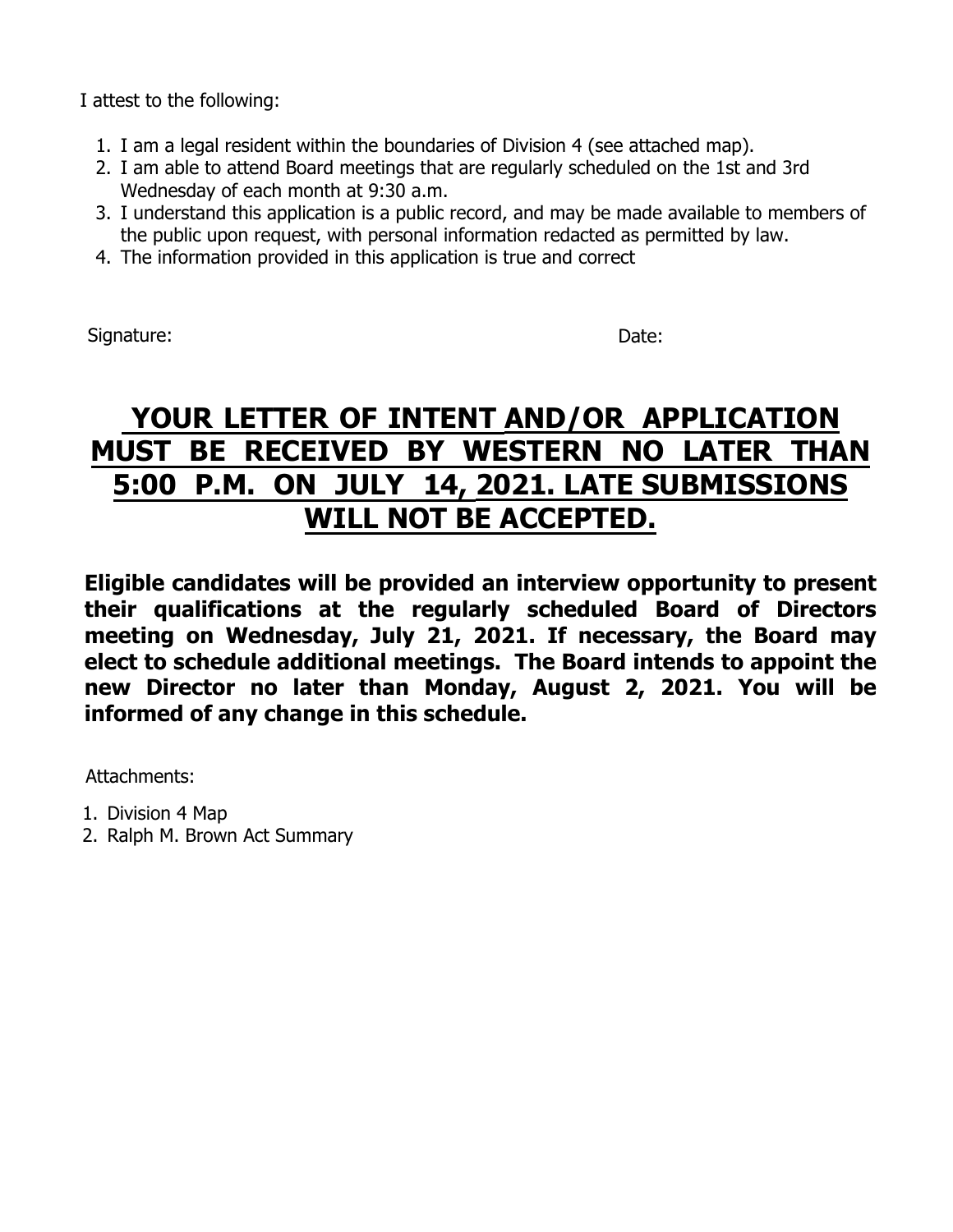## **Western Municipal Water District DIVISION 4 MAP**